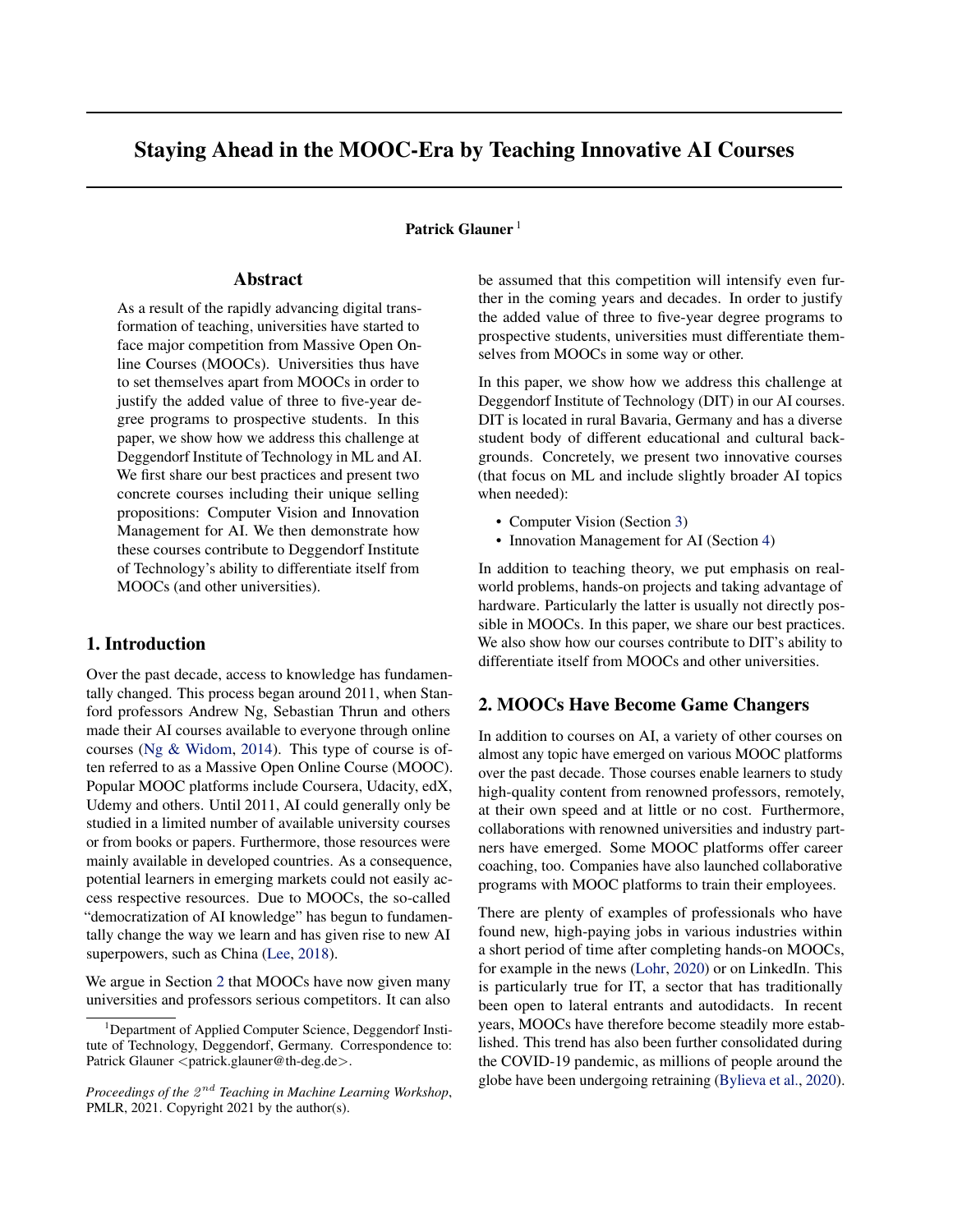<span id="page-1-0"></span>In summary, universities will be facing the following challenges in the coming years:

- 1. In just a few years many very good high school graduates could decide against the traditional completion of a university degree program (if they do not aim for an academic career). They would then rather acquire all necessary practical skills through MOOCs within a few months or perhaps a year. In parallel, they could also gain practical experience by working part-time or founding startups. As a consequence, they could quickly get excellent jobs and outperform traditional university graduates on the jobs market.
- 2. Due to the demographic change [\(Magnus,](#page-4-0) [2012\)](#page-4-0) and the potential lack of qualified new students, many universities in developed countries may become unable to maintain their current size. In view of the return on investment, politicians or administrators may thus probably sooner or later start thinking about closing individual departments or even entire universities.
- 3. Many (non-computer science) degree programs have so far only taught traditional content, with little or no link to the digital transformation and automation through AI. If this important content continues to go unnoticed in education, those degree programs will almost certainly train their students for unemployment.

Universities must face up to these challenges, which also provide many opportunities, though. By addressing these challenges and also taking even more advantage of their assets, such as enabling students to collaborate physically and using on-site facilities, universities could emerge even stronger from that competition. Most importantly, universities must differentiate themselves from MOOCs. In the following sections, we show how we address these challenges by teaching cutting-edge real-world content and taking advantage of physical university infrastructure. We also actively promote our courses through social media, press releases and other channels in order to attract more prospective students. In addition, our courses are open to students of other departments, including electrical engineering, mechanical engineering, healthcare or business. This allows us to support them in learning the tools of the 21st century that they need in order to actively contribute to the digital transformation of their disciplines.

# 3. Computer Vision Course

Popular MOOC platforms offer a number of excellent courses<sup>1</sup> on computer vision  $(CV)$ . In order to survive in international competition, the content of a today's university CV course must meaningfully differentiate itself from those by offering unique selling propositions. Based on these principles, we have started to teach this novel course in 2020 at DIT. Note that there is a separate deep learning course taught by a different professor in our department. Most students take both courses in parallel and have previously taken an introductory machine learning course.

#### 3.1. Content

We provide students with a broad and deep background in CV. That is why we discuss both, traditional and modern neural network-based CV methods. In practice, successful CV applications tend to combine both approaches [\(O'Mahony et al.,](#page-4-0) [2019\)](#page-4-0), in particular when only a limited number of training examples are available [\(Ahmed & Islam,](#page-4-0) [2020\)](#page-4-0). Concretely, we discuss the following topics in the first half of the term:

- Introduction: applications, computational models for vision, perception and prior knowledge, levels of vision, how humans see
- Pixels and filters: digital cameras, image representations, noise, filters, edge detection
- Regions of images: segmentation, perceptual grouping, Gestalt theory, segmentation approaches, image compression by learning clusters
- Feature detection: RANSAC, Hough transform, Harris corner detector
- Object recognition: challenges, template matching, histograms, machine learning
- Convolutional neural networks: neural networks, loss functions and optimization, backpropagation, convolutions and pooling, hyperparameters, AutoML, efficient training, selected architectures
- Image sequence processing: motion, tracking image sequences, temporal models, Kalman filter, correspondence problem, optical flow, recurrent neural networks
- Foundations of mobile robotics: robot motion, sensors, probabilistic robotics, particle filters, SLAM
- Advanced topics: 3D vision, generative adversarial networks, self-supervised learning

In the second half of the term, students work in groups of 1 to 4 members on a CV project.

#### 3.2. Unique Selling Propositions

This course differentiates itself from other CV courses, in particular MOOCs, as follows:

1. Most CV courses taught on MOOC platforms or at universities only include smaller, isolated problems that can be implemented on almost any commercially available computer or by using cloud services. This

<sup>&</sup>lt;sup>1</sup>These include, but are not limited to, the following courses: [http://www.udacity.com/](http://www.udacity.com/course/computer-vision-nanodegree--nd891) [course/computer-vision-nanodegree--nd891](http://www.udacity.com/course/computer-vision-nanodegree--nd891), [http://www.coursera.org/learn/](http://www.coursera.org/learn/computer-vision-basics) [computer-vision-basics](http://www.coursera.org/learn/computer-vision-basics).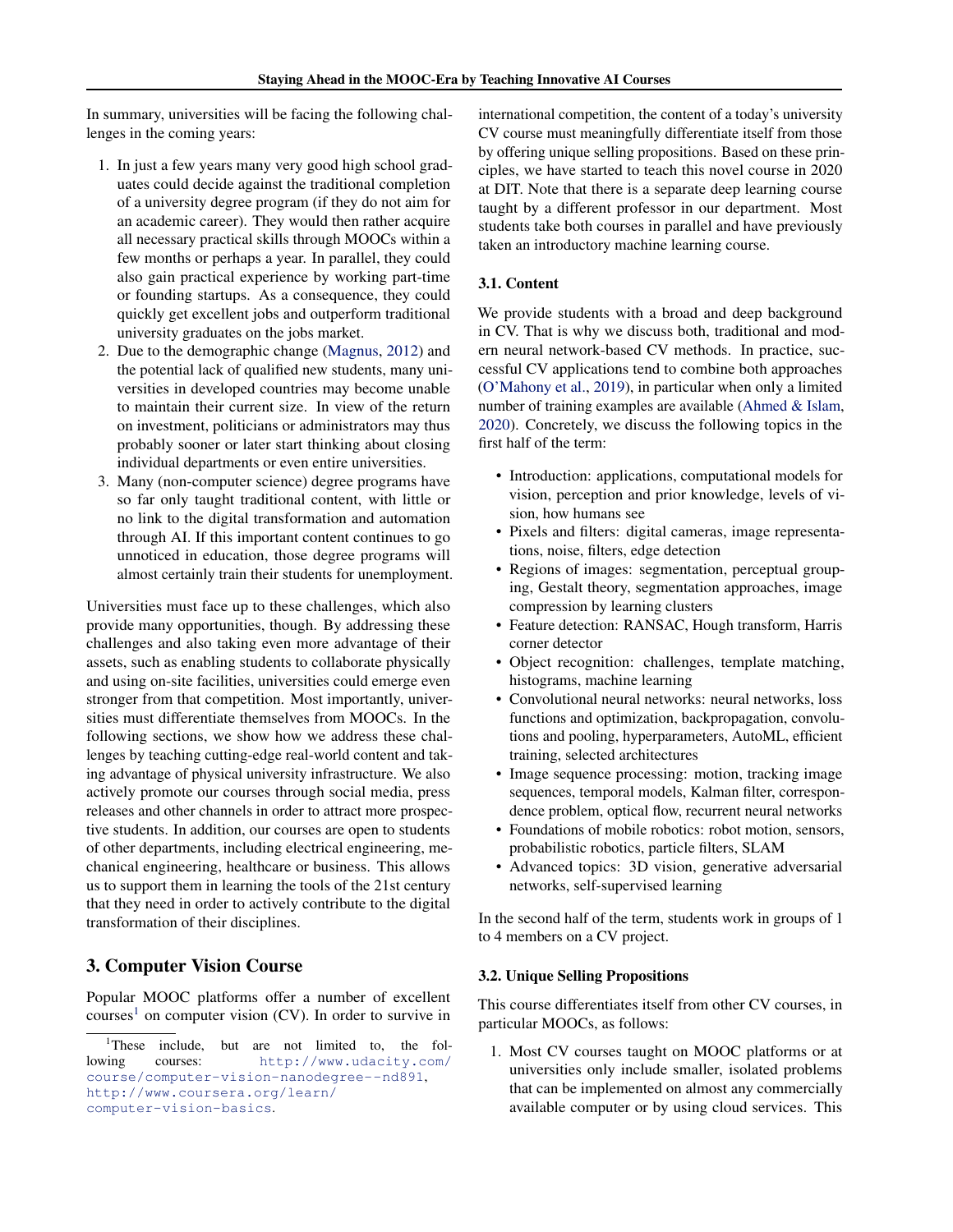course includes a larger real-world project in the second half of the term instead. Students choose a CV project of their choice, in which they also apply agile project management and use respective tools. In order to provide students with a real added value of a physical university course, they are highly encouraged to use the NVIDIA Jetbot platform depicted in Figure 1.



Figure 1. The NVIDIA Jetbot mobile robot platform used in the projects. Find more information at [http://www.github.](http://www.github.com/NVIDIA-AI-IOT/jetbot) [com/NVIDIA-AI-IOT/jetbot](http://www.github.com/NVIDIA-AI-IOT/jetbot).

It possesses a camera and efficiently executes CV algorithms on its NVIDIA Jetson GPU. By using this platform, students can not only better understand the course content. Rather it enables them to experience how these algorithms behave in the real world. During the COVID-19 pandemic, they could take the robot kits home in order to work on their projects remotely.

2. We cover challenging content that is more complex than in most available MOOCs: We first reviewed CV courses at introductory and advanced levels of international top universities, including Stanford, MIT and Imperial College London. We then selected the topics that we find most relevant to solving real-world problems. Furthermore, we present these topics in a more understandable way and include additional revisions of the underlying concepts. Like this, we also make this

course more accessible to students of other disciplines.

#### 3.3. Outcomes and Students' Feedback

19 students of different degree programs signed up for the first iteration of this course. In total, they implemented 10 projects in groups of 1 to 3 members.

About half of the projects used a NVIDIA Jetbot. Those projects included object following and simultaneous localization and mapping (SLAM). The other projects included a face mask detector and a clothes classifier. We find the coin counter depicted in Figure 2 particularly worth mentioning though.



Figure 2. Coin counter. Image courtesy: Patrick Gawron and Achot Terterian.

It first applies object segmentation and detection to a photo that contains an arbitrary number of coins. It then aggregates the amounts of the individual coins. The underlying ML model also handles multiple currencies in the same photo. In the project presentation, the group also discussed how they solved the challenge of collecting a data set of coins that includes a variety of angles, conditions, reflections and currencies.

We received quantitative and qualitative feedback from students through a formal course evaluation. The overall feedback was a 1.3 on a scale 1 to 5 where 1 is the best. However, a few students suggested a longer introduction to deep learning frameworks for the first half of this course. They would then have been able to start working on their projects quicker in the second half. In the second iteration, we have therefore added an extended introduction to deep learning frameworks.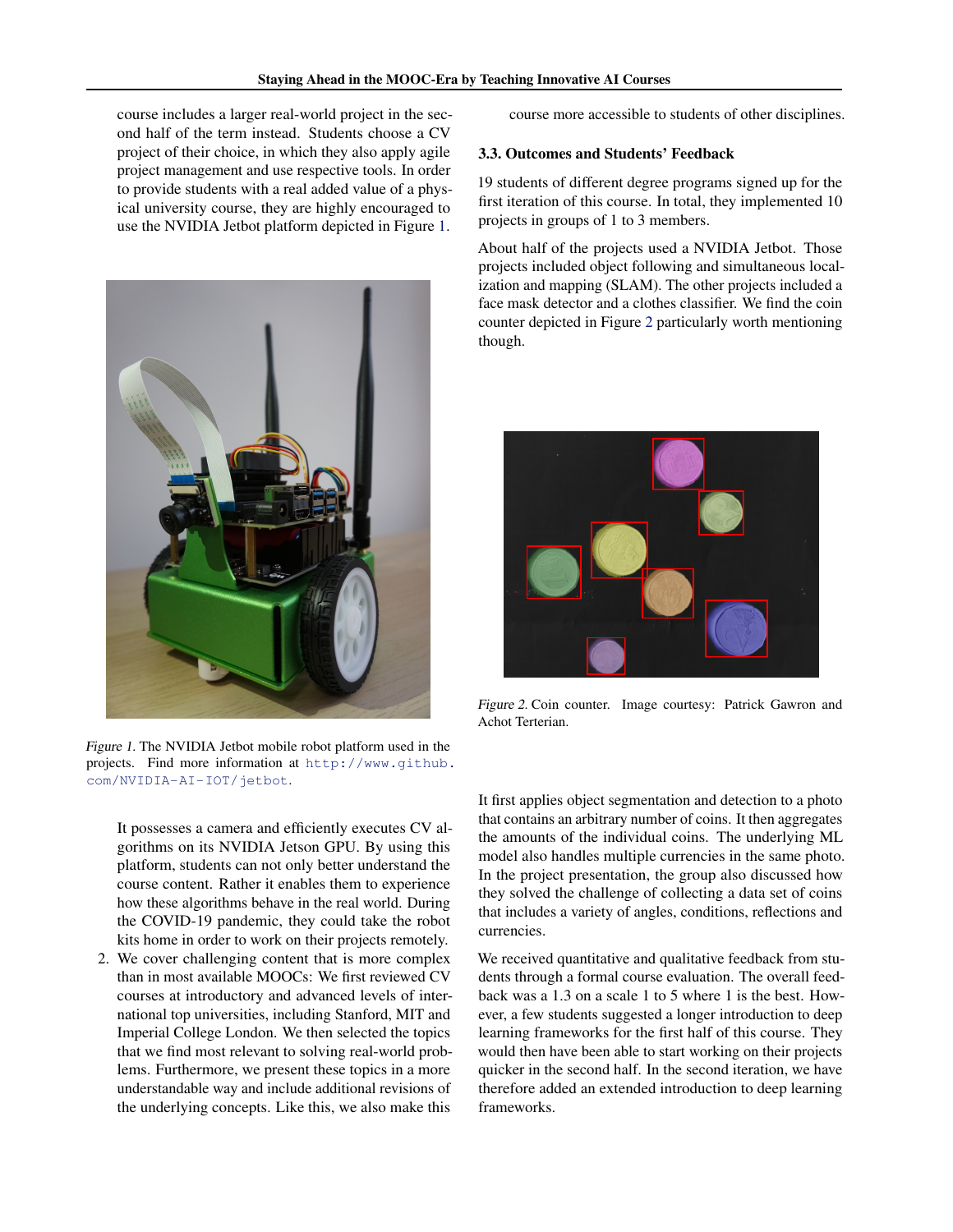# <span id="page-3-0"></span>4. Innovation Management for AI Course

In recent years, many companies have started to invest in ML and AI to stay competitive. However, the sad truth is that some 80% of all AI projects fail or do not result in any financial value [\(Nimdzi Insights,](#page-4-0) [2019\)](#page-4-0). That is a serious concern because there is clearly an acute need in industry for experts who have a comprehensive knowledge of what needs to be done so that AI adds value to businesses. In our view, one of the underlying causes is the way AI is taught in universities, as most courses cover only purely methodological and engineering aspects of AI. We are convinced that professors need to address this problem by also enabling students to think in a broader and business-oriented sense of AI innovation management. At DIT, we therefore started to teach this novel and internationally unique course in 2020.

#### 4.1. Content

We discuss a range of challenges, both technical and managerial, that companies typically face when using AI [\(Glauner,](#page-4-0) [2020\)](#page-4-0). We first look back at some of the historic promises, successes and failures of AI. We then contrast them to some of the advances of the deep learning era and contemporary challenges. Concretely, we discuss the following topics:

- Introduction: how AI is changing our society, selected examples of successful and unsuccessful AI projects and transformations
- History and promises of AI: Dartmouth conference, AI from 1955 to 2011, AI winters
- Deep learning era: breakthroughs, DeepMind, promises and hypes, no free lunch theorem, AI innovation in China, technological singularity
- Contemporary challenges: regulation, explainable AI, ethics
- AI transformation of companies: opportunities, challenges, best practices, roles, data strategy, data governance

We offer this course as an intensive course. On day one, we teach the content above. On the following two days, students work on a case study on how to successfully implement AI in a company of their choice. They present the outcomes of their case study on day four.

#### 4.2. Unique Selling Propositions

This course differentiates itself from other courses, in particular MOOCs, as follows:

1. During an intensive online search for related courses, we only found introductions to AI for managers<sup>2</sup>. How-

[ever, we did not find any business-related courses for](http://www.udacity.com/course/ai-for-business-leaders--nd054) [AI experts. In this course, we bridge that gap.](http://www.udacity.com/course/ai-for-business-leaders--nd054)

2. [Students learn respective best practices along the en](http://www.udacity.com/course/ai-for-business-leaders--nd054)[tire AI value chain and how these lead to productively](http://www.udacity.com/course/ai-for-business-leaders--nd054) [deployed applications that add real value. They work](http://www.udacity.com/course/ai-for-business-leaders--nd054) [on a case study on how specific AI use cases are imple](http://www.udacity.com/course/ai-for-business-leaders--nd054)[mented in companies, what challenges may be encoun](http://www.udacity.com/course/ai-for-business-leaders--nd054)[tered and how they may be solved.](http://www.udacity.com/course/ai-for-business-leaders--nd054)

#### [4.3. Outcomes and Students' Feedback](http://www.udacity.com/course/ai-for-business-leaders--nd054)

[21 students of different degree programs signed up for the](http://www.udacity.com/course/ai-for-business-leaders--nd054) [first iteration of this course. In total, they worked on 11 case](http://www.udacity.com/course/ai-for-business-leaders--nd054) [studies in groups of 2 to 4 members.](http://www.udacity.com/course/ai-for-business-leaders--nd054)

[Most of the students who took this course are computer](http://www.udacity.com/course/ai-for-business-leaders--nd054) [scientists studying in a part-time continuing education AI](http://www.udacity.com/course/ai-for-business-leaders--nd054) [degree program. We received very positive feedback from](http://www.udacity.com/course/ai-for-business-leaders--nd054) [them as they could include in their case studies some of](http://www.udacity.com/course/ai-for-business-leaders--nd054) [the current challenges they face at work. A few business](http://www.udacity.com/course/ai-for-business-leaders--nd054) [students also took this course as they were eager to learn](http://www.udacity.com/course/ai-for-business-leaders--nd054) [more about AI. They contributed their in-depth business](http://www.udacity.com/course/ai-for-business-leaders--nd054) [knowledge to the case study presentations. This turned out](http://www.udacity.com/course/ai-for-business-leaders--nd054) [to be a valuable experience for the computer scientists.](http://www.udacity.com/course/ai-for-business-leaders--nd054)

[We could, however, not quantitatively assess this course yet.](http://www.udacity.com/course/ai-for-business-leaders--nd054) [Our university's course evaluation scheme does not include](http://www.udacity.com/course/ai-for-business-leaders--nd054) [intensive courses. We are planning to address this issue in](http://www.udacity.com/course/ai-for-business-leaders--nd054) [the future with an unofficial course evaluation.](http://www.udacity.com/course/ai-for-business-leaders--nd054)

# [5. Conclusions](http://www.udacity.com/course/ai-for-business-leaders--nd054)

[Universities are facing major challenges as a result of the](http://www.udacity.com/course/ai-for-business-leaders--nd054) [rapidly advancing digital transformation of teaching. These](http://www.udacity.com/course/ai-for-business-leaders--nd054) [include in particular competition from Massive Open On](http://www.udacity.com/course/ai-for-business-leaders--nd054)[line Courses \(MOOCs\). This transformation is further being](http://www.udacity.com/course/ai-for-business-leaders--nd054) [accelerated by the demographic change in developed coun](http://www.udacity.com/course/ai-for-business-leaders--nd054)[tries and could result in a dwindling number of potential](http://www.udacity.com/course/ai-for-business-leaders--nd054) [students in the near future. However, if universities address](http://www.udacity.com/course/ai-for-business-leaders--nd054) [those challenges swiftly, ambitiously and sustainably, they](http://www.udacity.com/course/ai-for-business-leaders--nd054) [can even emerge stronger from this situation by providing](http://www.udacity.com/course/ai-for-business-leaders--nd054) [better and modern courses to their students. In this paper,](http://www.udacity.com/course/ai-for-business-leaders--nd054) [we showed how we address those challenges in AI educa](http://www.udacity.com/course/ai-for-business-leaders--nd054)[tion at Deggendorf Institute of Technology. Concretely, we](http://www.udacity.com/course/ai-for-business-leaders--nd054) [teach innovative and unique courses on computer vision and](http://www.udacity.com/course/ai-for-business-leaders--nd054) [innovation management for AI. We shared our best practices](http://www.udacity.com/course/ai-for-business-leaders--nd054) [and how our courses contribute to Deggendorf Institute of](http://www.udacity.com/course/ai-for-business-leaders--nd054) [Technology's ability to differentiate itself from MOOCs and](http://www.udacity.com/course/ai-for-business-leaders--nd054) [other universities.](http://www.udacity.com/course/ai-for-business-leaders--nd054)

[Both courses are currently being offered again. The number](http://www.udacity.com/course/ai-for-business-leaders--nd054) [of students that signed up has more than doubled. Our](http://www.udacity.com/course/ai-for-business-leaders--nd054) [courses are thus positively perceived by students.](http://www.udacity.com/course/ai-for-business-leaders--nd054)

<sup>2</sup>These include, but are not limited to, the following courses: [http://www.udacity.com/course/](http://www.udacity.com/course/ai-for-business-leaders--nd054)

[ai-for-business-leaders--nd054](http://www.udacity.com/course/ai-for-business-leaders--nd054), [http://www.](http://www.udemy.com/course/intro-ai-for-managers/) [udemy.com/course/intro-ai-for-managers/](http://www.udemy.com/course/intro-ai-for-managers/).